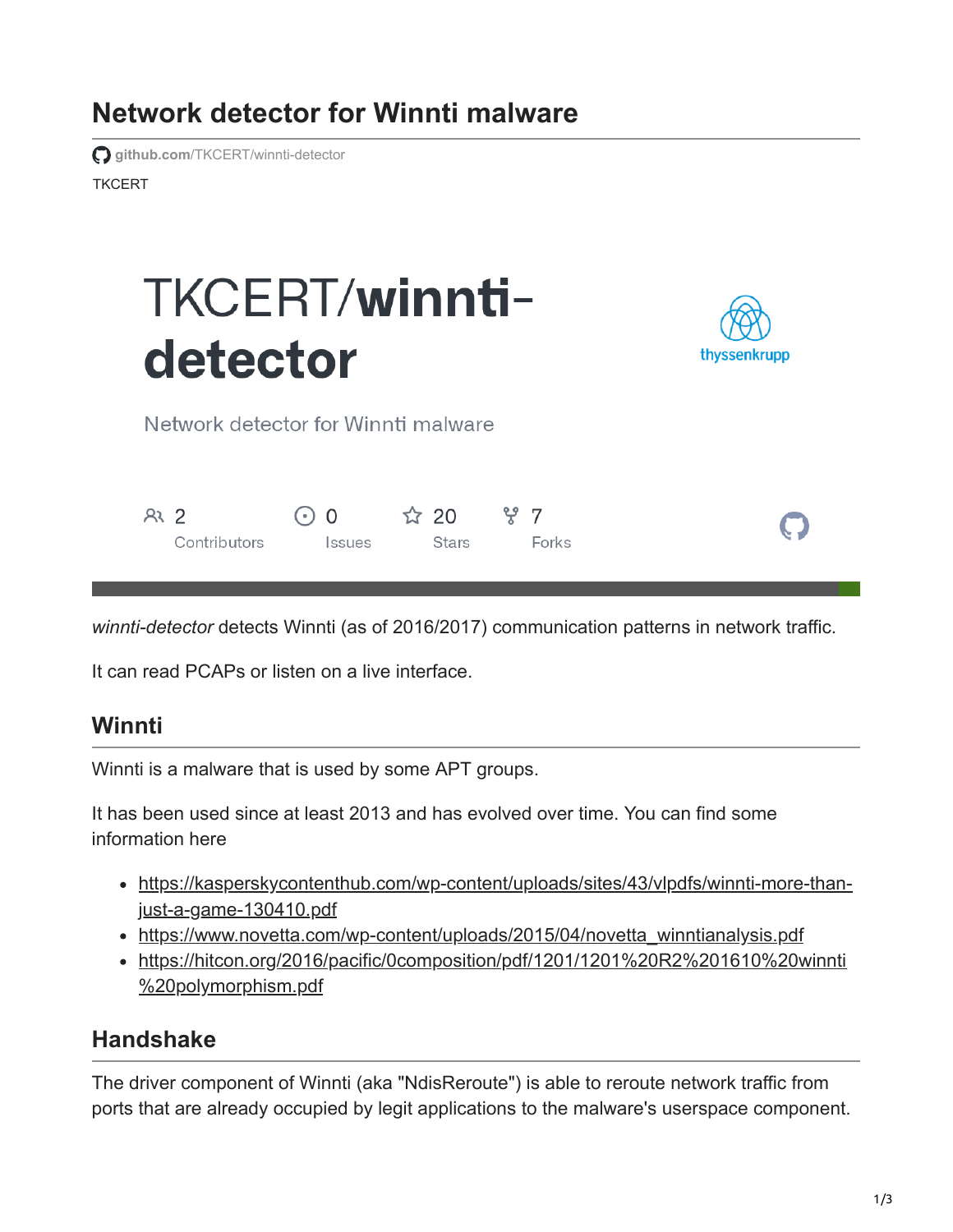The first packet of a TCP stream signals the driver that the stream shall be rerouted. I call such a packet a "Winnti HELO". It is exactly 16 bytes long and the bytes match the following relation:

Winnti handshake Example:

dw0 dw1 dw2 dw3 5B 44 B4 91 xx xx xx xx 31 18 30 59 [84 C8] {6A 5C} 5B 44 B4 91 == 31 18 30 59 ^ {6A 5C} [84 C8]

- **dw0** calculated from *dw2* and *dw3*
- **dw1** random but not zero. Only seen timestamps in here but any value works.
- **dw2** random but not zero
- **dw3** random but not zero

#### **Installation**

winnti-detector uses libnids which you can install with

```
# git clone https://github.com/MITRECND/libnids.git
# cd libnids
# ./configure --enable-shared && make && sudo make install
# sudo ldconfig -i
```
You can then compile and run winnti-detector

```
# make
# ./wntidect
wntidect version 1.6 using libnids 1.25 -- Stefan Ruester
Usage: ./wntidect <-i device|-f pcapfile> [-1]
  -l Log to syslog (local7.alert 'nsm')
```
#### **Output**

#### **stdout**

\$ wntidect -f finding.pcap wntidect version 1.6 using libnids 1.25 -- Stefan Ruester [i] Reading PCAP file eth0\_capture.pcap [!] 2018-01-23 09:12:50.709193Z Found WINNTI session setup: (TCP) 10.123.12.123:59308 -> 10.34.34.34:443 [!] 2018-03-06 00:28:46.525901Z Found WINNTI session setup: (UDP) 10.123.12.123:58762  $-$  > 10.34.34.35:443

#### **syslog**